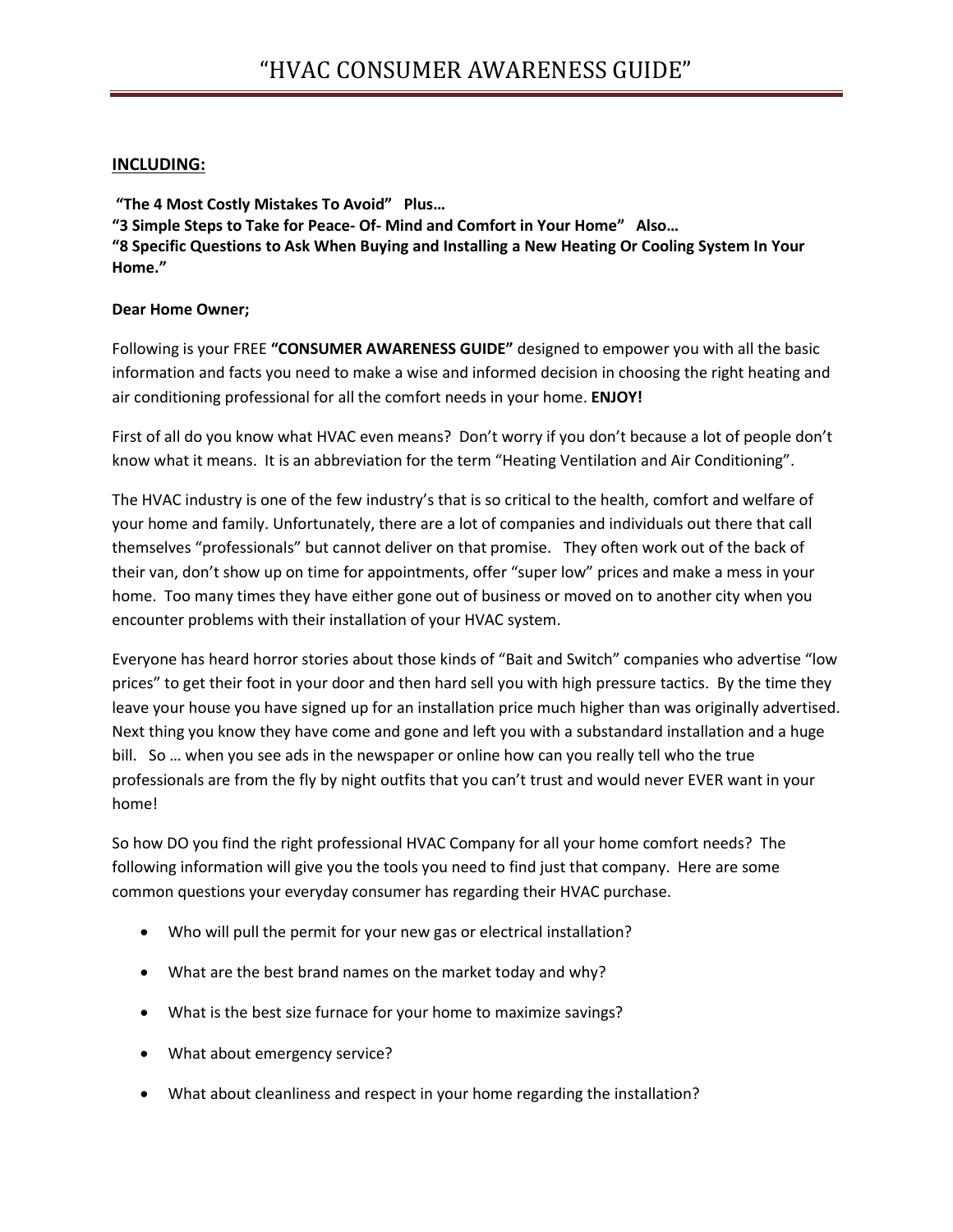- What about written workmanship guarantees, manufacturer's warranty and proper annual maintenance. *Your furnace has running parts just like your car and needs proper maintenance in order to qualify for your full manufacturer's warranty.*
- What about price? Is the lowest price always the best price? How do you arrive at a final written quotation that reflects the total price with no additional costs or surprises?
- How will this new high efficiency appliance save me so much money that it will virtually pay for itself?

You need to have all this information in order to know EXACTLY what you're getting BEFORE you agree to go ahead and install your new HVAC system.

## **"The 4 Most Costly Mistakes to Avoid When Choosing an HVAC Company."**

#### **MISTAKE #1 – Choosing A Furnace Or Air Conditioner Based On Brand Name Alone.**

No questions about it, you need first rate equipment… especially if you expect it to perform year round and last 10-20 years. The truth is that today, the technology in most high efficiency appliances is the same or similar. Manufacturer's warranties for established brands are also quite similar. An important part of deciding what brand to install depends on the local availability of replacement parts. Whatever brand you choose remember, proper installation is the key. Today's HVAC systems deliver highly efficient heating and cooling only when they are installed correctly. When installed improperly, they deliver poor performance and expensive headaches down the road.

## **MISTAKE #2 – Choosing An HVAC Company Based On The Lowest Price**.

## *"See that guy with a truck? He says he's cheap and pretty good with duct work."*

Price is what you pay… but…value is what you get for that price. For your home's HVAC system to work efficiently, the heating and air conditioning components must be correctly matched to your home's size. The amount of air flow through the space must also match the capacity of the blower (or fan). And lastly, the duct work must be properly sized to evenly distribute heating and cooling throughout your home without substandard short cuts that introduce dust or mold. Is the guy in the truck taking all this into consideration when he gives you that super low price? Definitely not! Of course we all want the best price possible… but not at the expense of costly repairs and poor performance down the road. Generally speaking, low price wars is not what you want to be involved in when it comes to such a critical piece of equipment for the comfort of your home.

Here are 3 common ways you can get lured in by the "lowest price":

**#1 – "**Super Low Price" advertising (even by big well-known companies) can be the bait that attracts your phone call. Once their representative gets into your home, they apply high pressure sales tactics to sell you higher priced equipment and service that you may not even need! The bottom line is the final cost to you is not even close to the "super low price" advertised.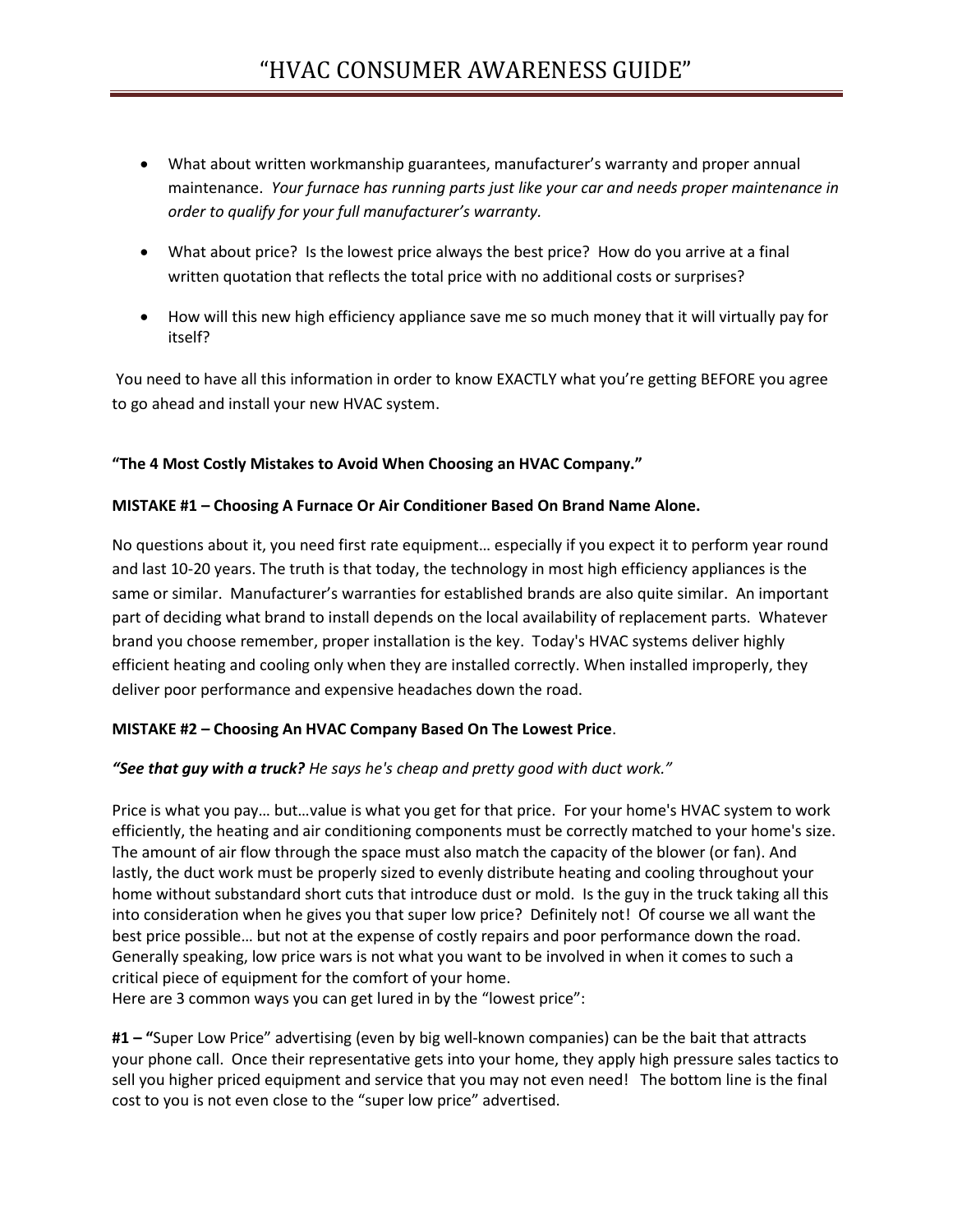#2 – Sometimes low pricing by a company can mean that they are struggling to keep their business running. They desperately need the money to keep operating and will do nearly anything to get it. This can lead to improper installation by non-qualified installers and inferior equipment. Pre-qualifying an HVAC contractor will be discussed later in the guide.

#3 – Low pricing can also come from "a friend or relative" who is in the HVAC business. This is a very common situation in the industry. Everybody has a "a friend or relative" that does this type of work CHEAP. They usually want to do it "on the side" most times without the proper knowledge and experience to do the work to code and without taking out a valid permit. Be very careful with this. If a gas or electric appliance is installed into your home without the proper permits it can render you home insurance invalid. You may not be covered in the event of a loss in your home whether it is caused by the HVAC equipment or not.

## **MISTAKE #3 – Choosing an HVAC Company Over the Phone.**

## *EVERY INSTALLATION IS DIFFERENT!!!*

There are many factors involved in creating a customized quotation specific to your home. As mentioned previously these factors include:

- Correctly calculating your system requirements to suit the age and square footage of your home.
- Evaluating your existing site conditions and ensure that your duct work is properly sized to evenly distribute heating and cooling throughout your home.

There is no way that any company can adequately determine these factors over the phone. You must have a proper home evaluation in order to get an accurate quotation.

## **MISTAKE #4 - Choosing an HVAC company that you haven't prequalified**

## **DO YOUR HOMEWORK**

If you want to ensure that you are getting a highly qualified HVAC company to do work in your home you have to do some investigating. Here are some things you should do to prequalify your HVAC contractor.

- Ask if they have qualified staff to evaluate your home's HVAC requirements.
- Ensure they have qualified technicians on staff available to pull the required permits to complete your installation requirements.
- Ask about the technicians on staff. Years of experience doing this type of work.
- Ask about their place of business. Do they have and office or are they working out of their home or truck.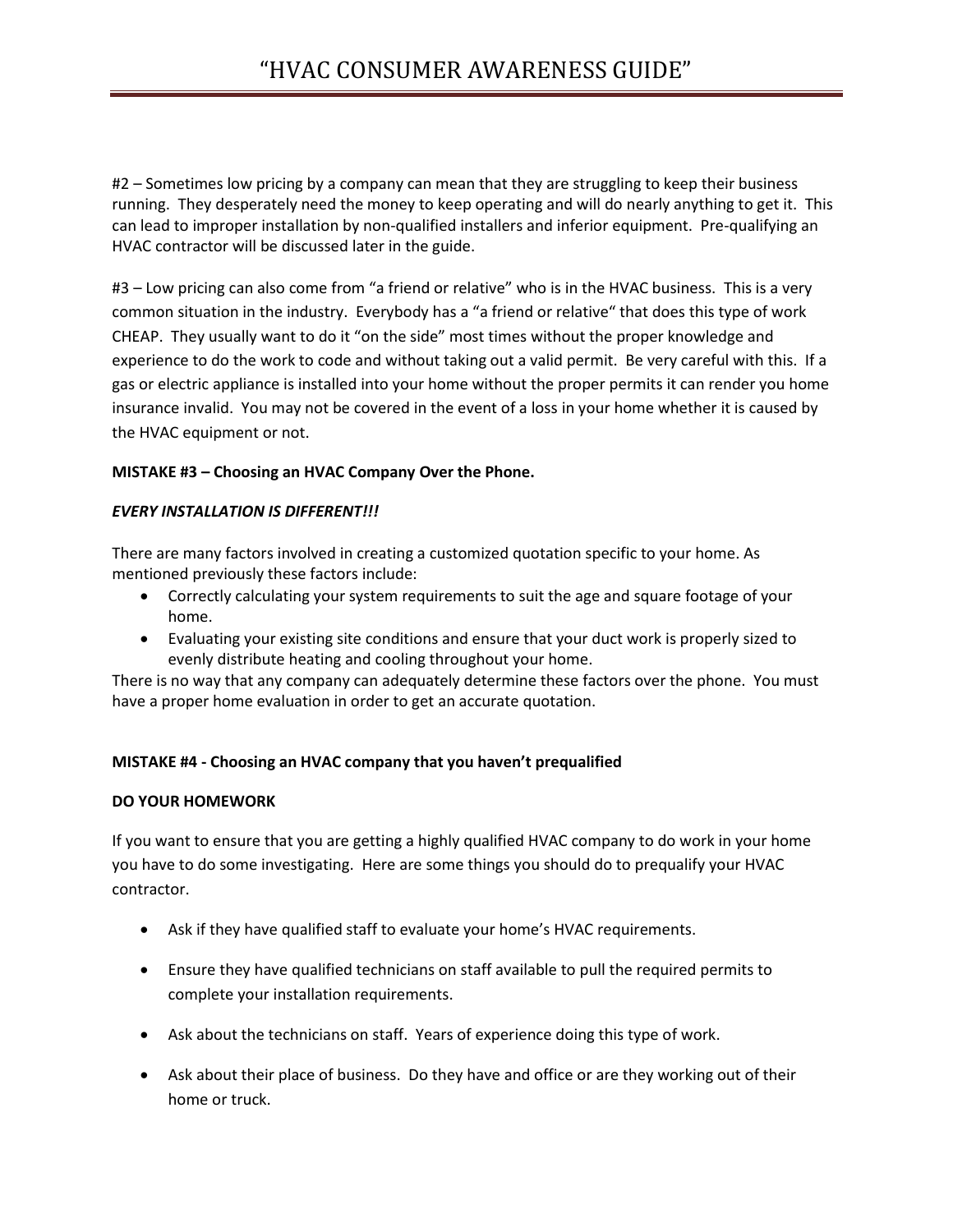- Ask how many years they have been in business.
- See if they have a professional website.
- Ask for testimonials. See what other people have to say about their service.
- Ask about warranties. There should be both manufacturers and installation warranties (parts and labour). Are you responsible for registering the manufacturer's warranty or do they do it.
- Once the installation is complete will they provide a copy of the permit or permit number for your records.

Every legitimate HVAC contractor should answer all of these questions to your satisfaction. They should also have a reputation of standing behind their work. By doing your homework you can eliminate some of the less desirable companies and ensure you are getting a qualified HVAC company to work in your home.

#### **3 Simple Steps to Piece of Mind and Comfort in Your Home.**

**Step 1-** It's better to be proactive than reactive. Get your HVAC equipment serviced regularly! Don't wait until you have the entire family over for Christmas dinner to have your furnace die on you. You know that is when it's going to happen. There is no good time for equipment failure but usually it happens at the absolute worst time. If your HVAC equipment is old and in need of replacement it's better to know that and get it done before it becomes a panic situation. Replacing this equipment is a big job and cannot always be done on the same day. Most HVAC companies have a 2 to 3 week waiting period. You do not want to be stuck in a situation in the middle of winter where you need an emergency furnace replacement. This will limit your choices and cost you a great deal more than a preplanned arrangement. A qualified HVAC technician can tell you if your equipment will last another season or is in need of replacement.

**Step 2**-Who has \$5000 lying around? The problem with replacing your HVAC equipment is that it's usually quite expensive. Most people are unprepared for a costly emergency. *Don't panic!* There are programs available to you that a qualified HVAC company can help you with. In Manitoba, our hydro utility company "Manitoba Hydro" offers payment plans that will allow you to purchase and install new energy efficient HVAC equipment at low monthly payments. Remember that installing a new system will also increase your home's resale value. In the climate that we live in, heating in your home is an essential requirement, not an option.